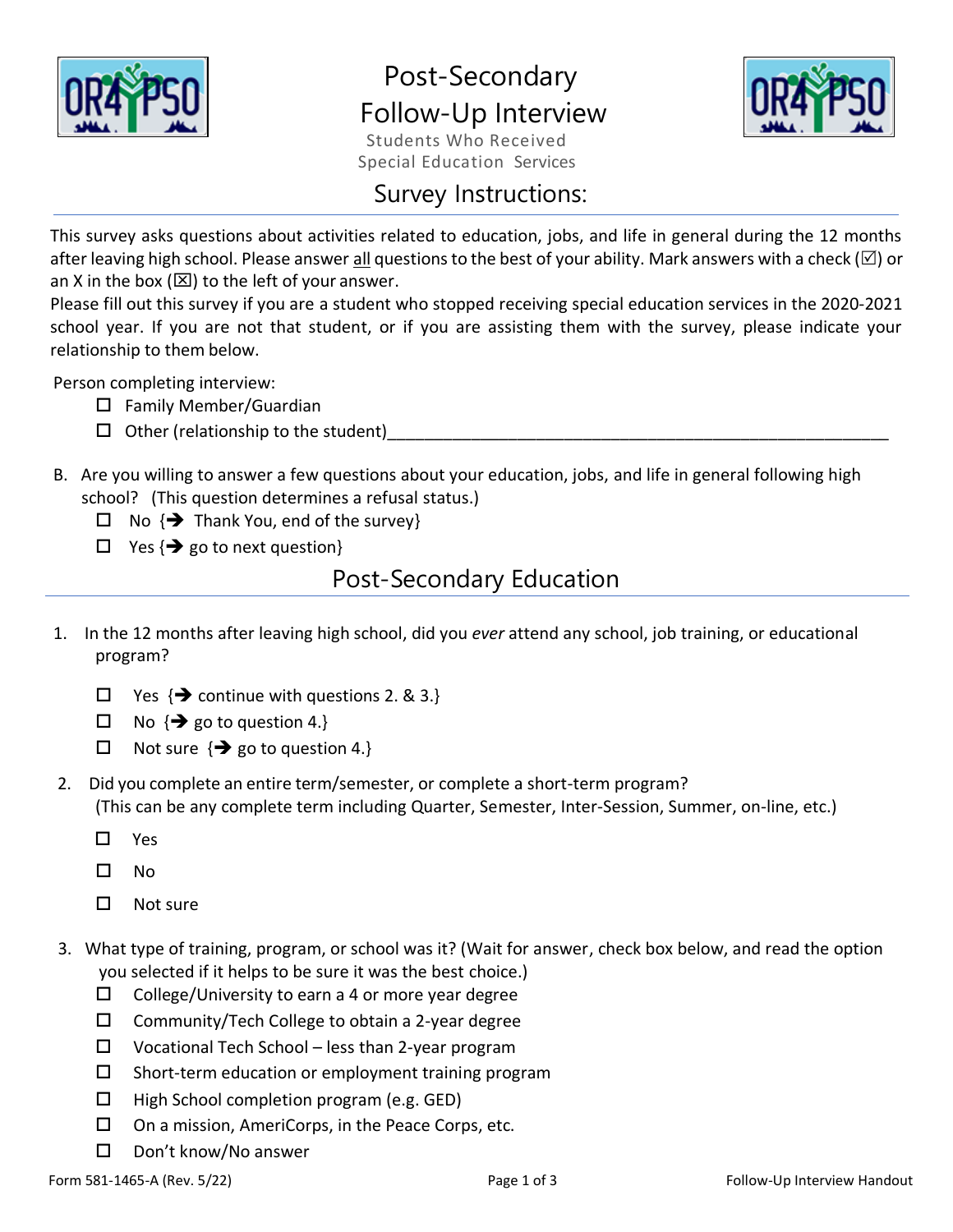|     | or more, at minimum wage.                                                                                                                                                                                                 |                                                                                                                                               | In the 12 months after leaving high school did you ever work? If more than 1 job, answer for job held 3 months |  |  |  |  |
|-----|---------------------------------------------------------------------------------------------------------------------------------------------------------------------------------------------------------------------------|-----------------------------------------------------------------------------------------------------------------------------------------------|----------------------------------------------------------------------------------------------------------------|--|--|--|--|
|     | Yes $\{\rightarrow\}$ go to 5. and continue}<br>$\Box$                                                                                                                                                                    |                                                                                                                                               |                                                                                                                |  |  |  |  |
|     | No $\{\rightarrow\}$ go to 4a. and then question 13.}<br>$\Box$                                                                                                                                                           |                                                                                                                                               |                                                                                                                |  |  |  |  |
|     | $\Box$                                                                                                                                                                                                                    |                                                                                                                                               |                                                                                                                |  |  |  |  |
| 4a. | Not sure $\{\rightarrow\}$ go to 4a. and then question 13.}<br>Why haven't you worked since leaving school? (Wait for answer, then check best option from list below.<br>If "Other" is selected, you must enter details.) |                                                                                                                                               |                                                                                                                |  |  |  |  |
|     |                                                                                                                                                                                                                           |                                                                                                                                               |                                                                                                                |  |  |  |  |
|     | $\Box$ Have not found a job.                                                                                                                                                                                              | $\square$ Medical reason                                                                                                                      | $\Box$ Incarceration                                                                                           |  |  |  |  |
|     | $\square$ Don't want or need to                                                                                                                                                                                           | $\Box$ Disability                                                                                                                             | $\square$ Baby/Family                                                                                          |  |  |  |  |
|     | $\Box$ Drugs/Alcohol                                                                                                                                                                                                      | $\Box$ No Driver's License                                                                                                                    | □ Not Old Enough                                                                                               |  |  |  |  |
|     | $\Box$ Need Skills/Help, Trying<br>$\Box$ Other                                                                                                                                                                           | $\Box$ In School                                                                                                                              | □ Don't Know/No Answer                                                                                         |  |  |  |  |
| 5.  | □<br>$\Box$<br>In the military<br>$\Box$<br>In supported employment (wage support to employer)<br>$\Box$<br>Self-Employed<br>$\Box$                                                                                       | Employer in your community with people with and without disabilities<br>Small group (in community with 2-8 individuals and paid minimum wage) | Where is/was the job? If more than 1 job, answer for job held 3 months or more, at minimum wage.               |  |  |  |  |
|     | $\Box$<br>Family Business (e.g. farm, store)                                                                                                                                                                              |                                                                                                                                               |                                                                                                                |  |  |  |  |
|     | $\Box$<br>In sheltered employment (most workers have disabilities)                                                                                                                                                        |                                                                                                                                               |                                                                                                                |  |  |  |  |
|     | Employed while in jail or prison<br>$\Box$                                                                                                                                                                                |                                                                                                                                               |                                                                                                                |  |  |  |  |
|     | Don't know/No answer<br>$\Box$                                                                                                                                                                                            |                                                                                                                                               |                                                                                                                |  |  |  |  |
|     |                                                                                                                                                                                                                           |                                                                                                                                               | 6. What is/was the name of the business or company you work/worked for? (Enter the name of the company         |  |  |  |  |
|     | (e.g., Walmart, Fred Meyer, etc.). If unknown, enter "Don't know/No answer".)                                                                                                                                             |                                                                                                                                               |                                                                                                                |  |  |  |  |
| 7.  | (NOTE: Days do not need to be in a row)<br>П<br>Yes<br>No<br>□<br>$\Box$<br>Not sure                                                                                                                                      |                                                                                                                                               | During the 12 months after leaving high school, did you work for a total of 3 months (about 90 days)?          |  |  |  |  |
| 8.  | Did you work, on average, at least 20 or more hours per week? (Hours may vary week to week)                                                                                                                               |                                                                                                                                               |                                                                                                                |  |  |  |  |
|     | $\Box$<br>Yes                                                                                                                                                                                                             |                                                                                                                                               |                                                                                                                |  |  |  |  |
|     | □<br>No                                                                                                                                                                                                                   |                                                                                                                                               |                                                                                                                |  |  |  |  |
|     | Not sure<br>□                                                                                                                                                                                                             |                                                                                                                                               |                                                                                                                |  |  |  |  |
|     | 9. What Oregon City/Town did you work in?                                                                                                                                                                                 |                                                                                                                                               |                                                                                                                |  |  |  |  |

9b. Are you making at least minimum wage?

□ Yes □ No □ Don't Know